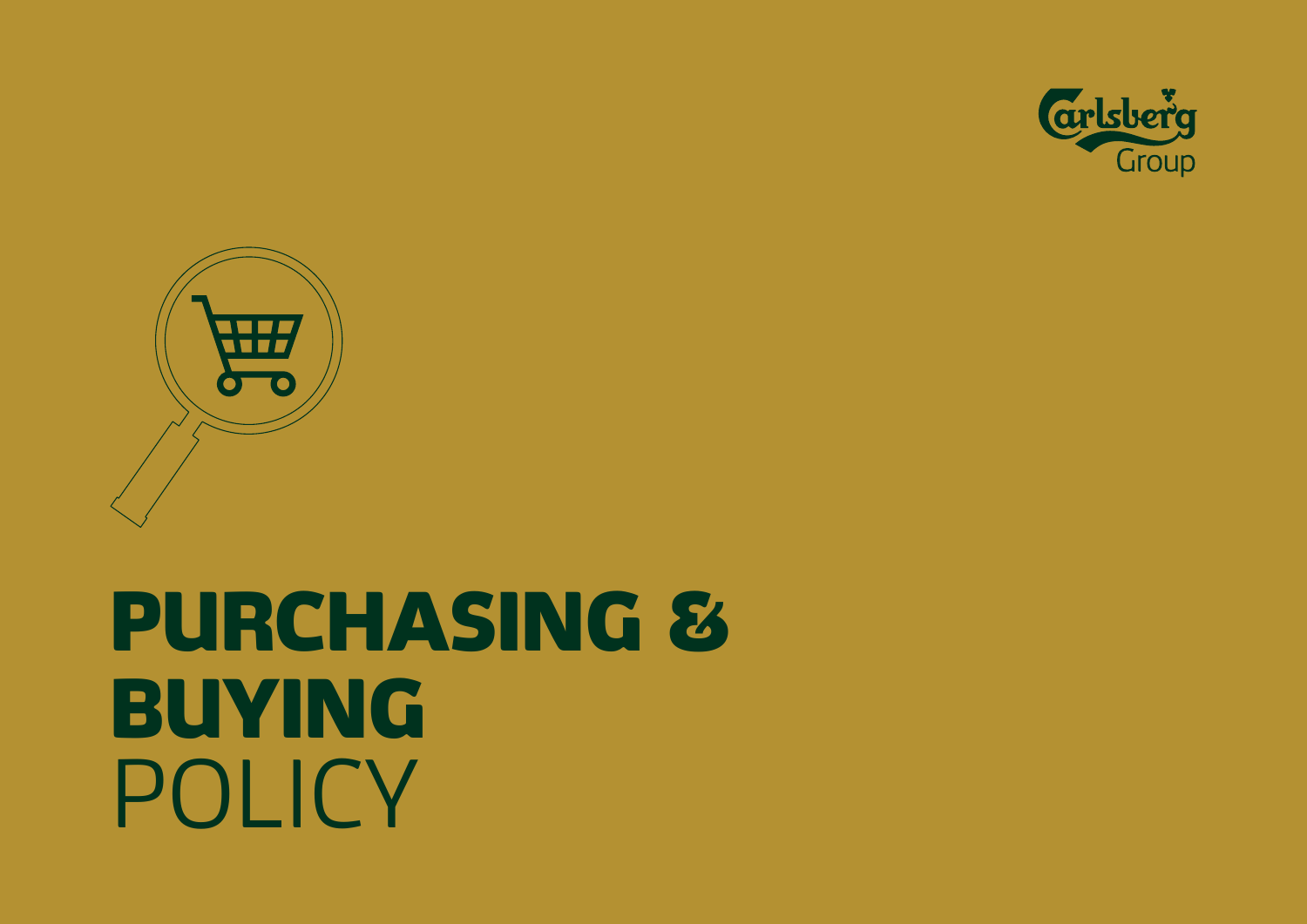## INTRODUCTION AND PURPOSE

The key roles of Procurement are to maximise the long-term business value of the Carlsberg Group, contribute to innovations and new product development, secure supply at the lowest total cost of ownership and highest quality, and minimise business risk in the Carlsberg Group's purchasing transactions. This is achieved by maintaining good systematic control over suppliers, product flows and purchasing processes, and by utilising the Carlsberg Group's combined purchasing power and global expertise through the coordination of purchasing activities between subsidiaries.

# SCOPE

This policy applies globally to all employees and contract workers of all entities in the Carlsberg Group (i) who request or source goods or services that the Carlsberg Group will pay for directly; and (ii) in which the Carlsberg Group holds a majority of the shares or otherwise has a controlling influence, i.e. not only to employees of the Procurement function.

The requirement to comply with this policy needs to be acknowledged in writing on an annual basis by all employees of the Procurement function. Employees of all other functions globally, from manager level and above have to have introduction to the Policy during on-boarding process with refresher awareness training in case of policy changes.

This policy covers the end-to-end Source-to-Pay procurement process for all spend with external parties, excluding spend with or relating to customers, or related to payments to customers linked to commercial agreements: payroll, pension, employee benefits, tax/other government dues, intercompany payments, legal penalties/ settlements, bank charges, donations, duties and customs, financial transactions with banks, insurance companies and brokers.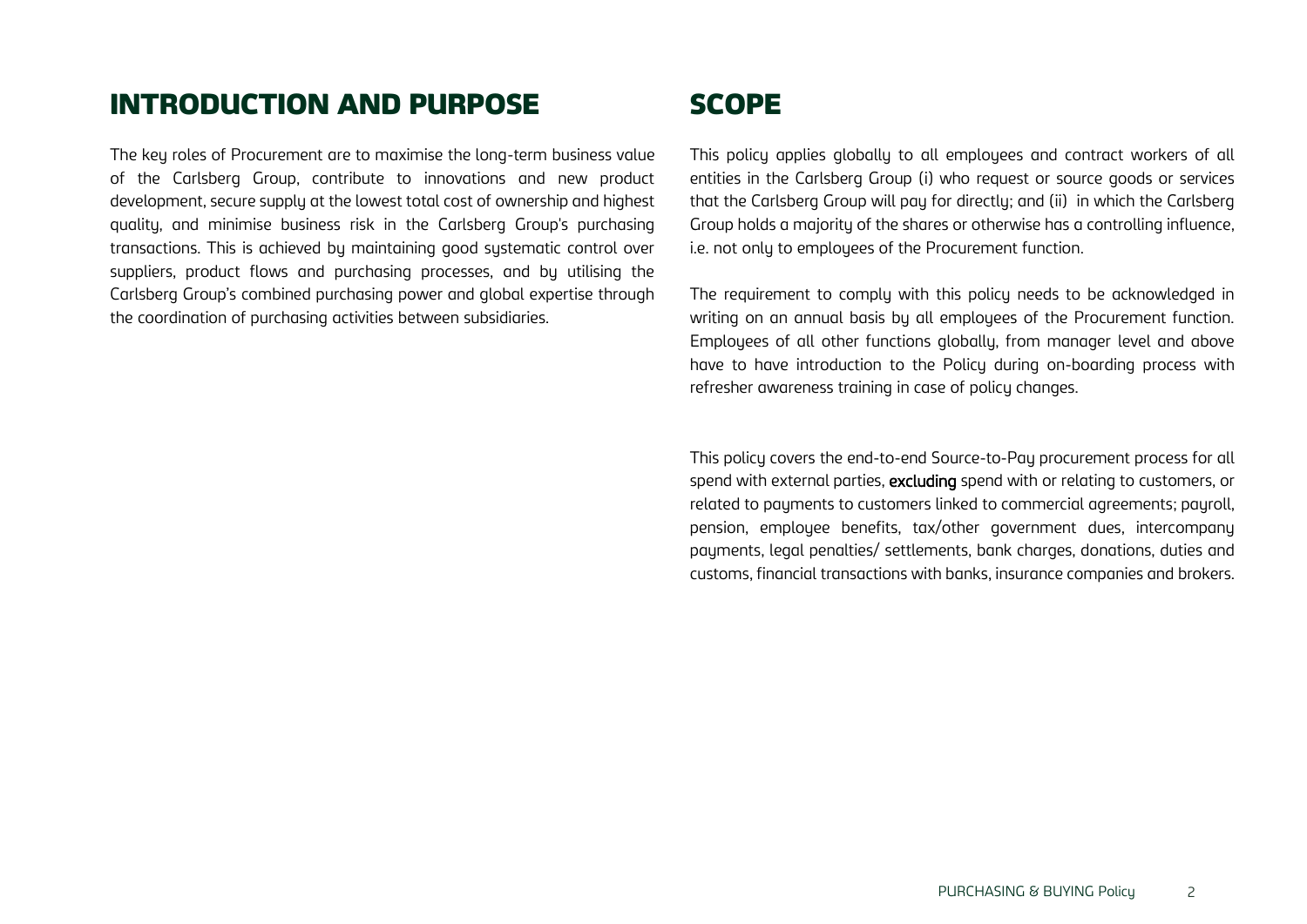## REQUIREMENTS

### 1. REQUESTING GOODS AND SERVICES

1.1. When purchases or projects with a valuel above EUR 100,000 (or the equivalent in local currency based on budget rate for the period) are known by the functional stakeholders, the Procurement function shall be contacted in written form to discuss their involvement in the process. The Procurement function will evaluate their participation by considering use of resources compared to savings potential and other relevant issues. However, a Sourcing Summary needs to be submitted and contract completed by the initiating stakeholder in cases where Procurement does not take the lead. In cases where Procurement takes the lead, a Sourcing Summary will be submitted by **Procurement** 

**1.2.** In regions where a Procurement Shared Services (PSS<sup>2</sup>) is established and th[e](#page-2-0) PSS provides sourcing services, when purchases or projects with a valuel above EUR 20,000 (or equivalent in local currency based on budget rate for the period) are known by the functional stakeholders, the PSS shall be contacted to align on the involvement of the Procurement function in the process.

#### 2. SOURCING PROCESS AND CHOICE OF SUPPLIER

**2.1.** The main selection criterium when choosing a supplier is maximising the long-term total business value of the Carlsberg Group by having long-term and uninterrupted access to the most suitable product/service, at defined

quality, lowest total cost of ownership (TCO), return on investment (ROI) and supporting Carlsberg's Sustainability agenda.

<span id="page-2-0"></span>**2.2.** Suppliers to the Carlsberg Group must be screened in accordance with the Carlsberg Group's screening requirements (anti-bribery & corruption, trade sanctions and financial).

2.3. Group Procurement will, on annual basis, conduct a risk assessment to identify critical supplies and/or suppliers and develop a contingency plan for them, where required.

2.4. All purchas[e](#page-2-0)s of direct and indirect goods and services with a total value above EUR 100,000 can only be concluded after:

**2.4.1.** Completion of a competitive (minimum 3 bids) sourcing event (exceptions to be explicitly explained and approved in the Sourcing Summary); and

**2.4.2.** Completion of a Sourcing Summary<sup>3</sup>; and

**2.4.3.** Approval of the Sourcing Summary according to the Sourcing Summary Approval Matrix. 4

**2.5.** All purchas[e](#page-2-0)s of direct and indirect goods and services with a value<sup>1</sup> below EUR 100,000 can only be concluded based on a PO and General Terms and Conditions (GTCs) issued to a supplier.

**2.6.** The E-tendering system (online competitive sourcing) is recommended to be used for all sourcing projects.

<sup>1</sup> Value means the total expected purchase sums ex VAT of the agreements with all third parties resulting from the tender event for which approval is sought

<sup>2</sup> PSS (Procurement Shared Services) also known as POC (Procurement Operating Center)

<sup>3</sup> In exceptional cases where the spend was initially anticipated to remain below the threshold (and therefore no Sourcing Summary was required) but the actual spend supersedes the threshold, the need for completing a sourcing summary can be waived by Legal on a case by case basis.

<sup>4</sup> Sourcing Summary Approval Matrix reflects the Chart of Authority (incl. four-eyes princple) for the entry into of third-party procurement contracts for the supply of goods and services globally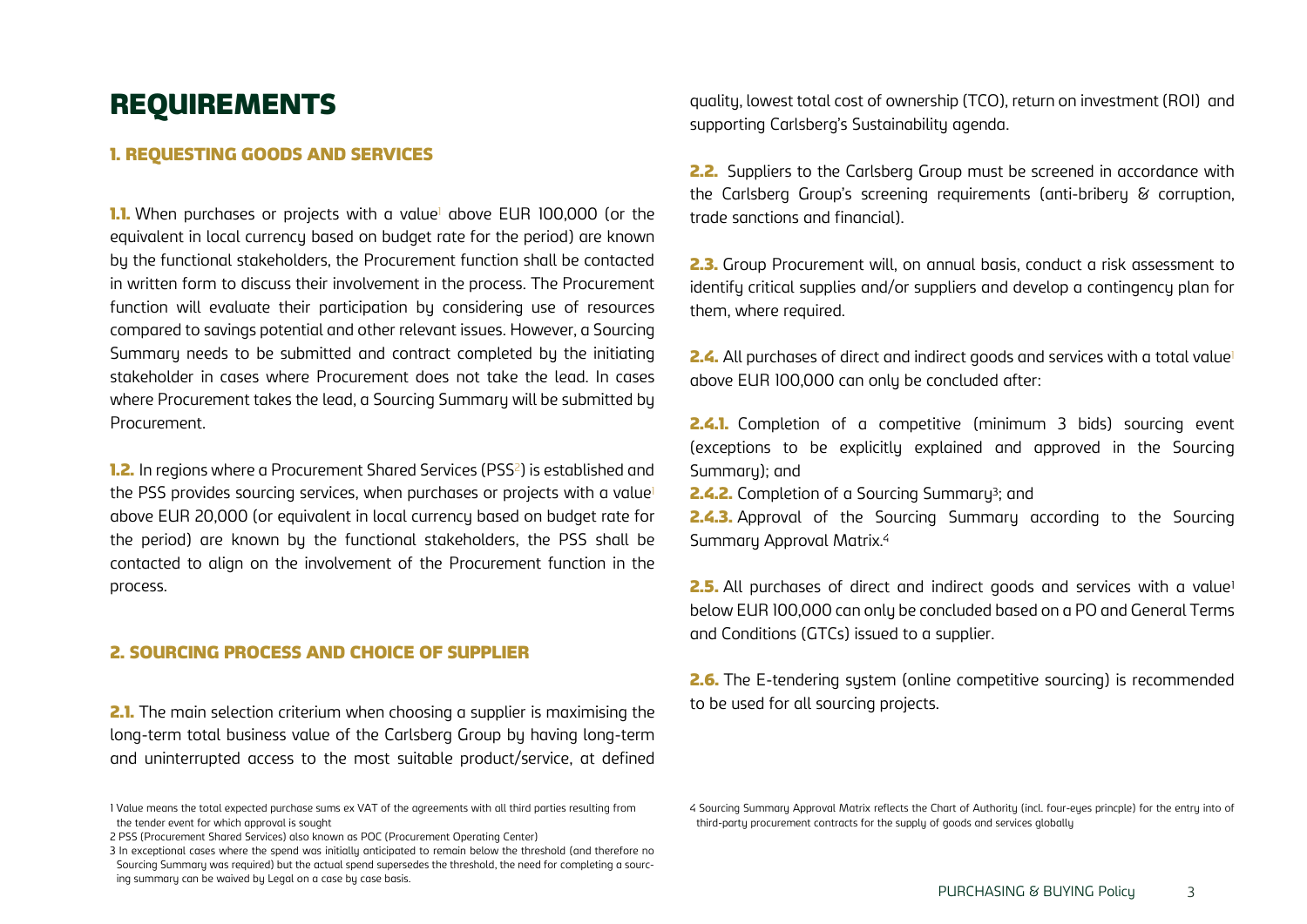2.7. Financial benefits (e.g. savings) from the sourcing project must be captured in the tracker system i.e. Sievo by Procurement employees (including the cases where Procurement does not take the lead).

#### 3. SUPPLY AGREEMENTS

**3.1.** For all spend with third parties, as a minimum, the general terms & conditions of procurement of the respective legal purchasing entity within the Carlsberg Group<sup>5</sup> must apply, unless a legally pre-approved template, a P-Card is used, or a supplier's template is approved by Legal. Any deviation from these guidelines requires the approval of Legal.

**3.2.** For all spend with third parties with an expected contract value higher than EUR 100,000<sup>6</sup> (or the equivalent in local currency based on budget rate for the period) a supply agreement must be concluded based on the latest agreement template provided by Legal<sup>7</sup>. Any deviation from these guidelines requires the approval of Legal.

**3.3.** In order to maintain sourcing flexibility and secure continuously competitive terms & conditions, all Carlsberg Group supply agreements must contain clearly defined contract expiry/termination clauses and exit procedures for the Group in accordance with standard Group framework supply agreements. Exceptions to this shall be prior agreed with Legal. Volume commitments and supplier's exclusivity shall be avoided whenever possible.

**3.4.** All contracts must be signed in accordance with the Chart of Authority of the legal entity entering into the contract by two authorized Carlsberg emplouees.

**3.5.** All contracts, Sourcing Summaries and other mandatory supporting documents (as defined by the ISC Contracting Guidelines) must be duly registered and uploaded in an approved contract management system, e.g. Ariba or another system approved by Group Procurement.

**3.6.** The actual physical version of the signed contract document must be archived in accordance with the guidelines set by local Legal.

## 4. PURCHASE-TO-PAY

4.1. All purchases for direct materials require a Purchase Order (PO) number or a call-off PO number linked to a contract.

4.2. All purchases for indirect goods and services require a purchase order, or purchase order with the reference to a contract (unless another buying channel is authorized in the relevant "No PO No Pay Manual".

4.3. For purchases below EUR 2,000, preferably a P-Card shall be used in order to minimize transactional cost (see P-Card Manual). This requirement applies, when P-Card is available in the market and the relevant supplier accepts P-cards.

4.4. Procurement must approve the registration of all suppliers in scope of this policy, prior to the actual purchase.

4.5. All suppliers used, must be registered in the local ERP system.

4.6. Sourcing can only be conducted with suppliers registered and unblocked suppliers in the local ERP sustem.

<sup>5</sup> The general terms & conditions must be based on the Carlsberg Group approved standard

<sup>6</sup> In circumstances, where local or legal requirements are stricter or more demanding, then the local (legal) requirements will be followed.

<sup>7</sup> In exceptional cases where the spend was anticipated to remain below the threshold (and therefore no contract was concluded) but the actual spend supersedes the threshold, the need for concluding a contract can be waived by Legal on a case by case basis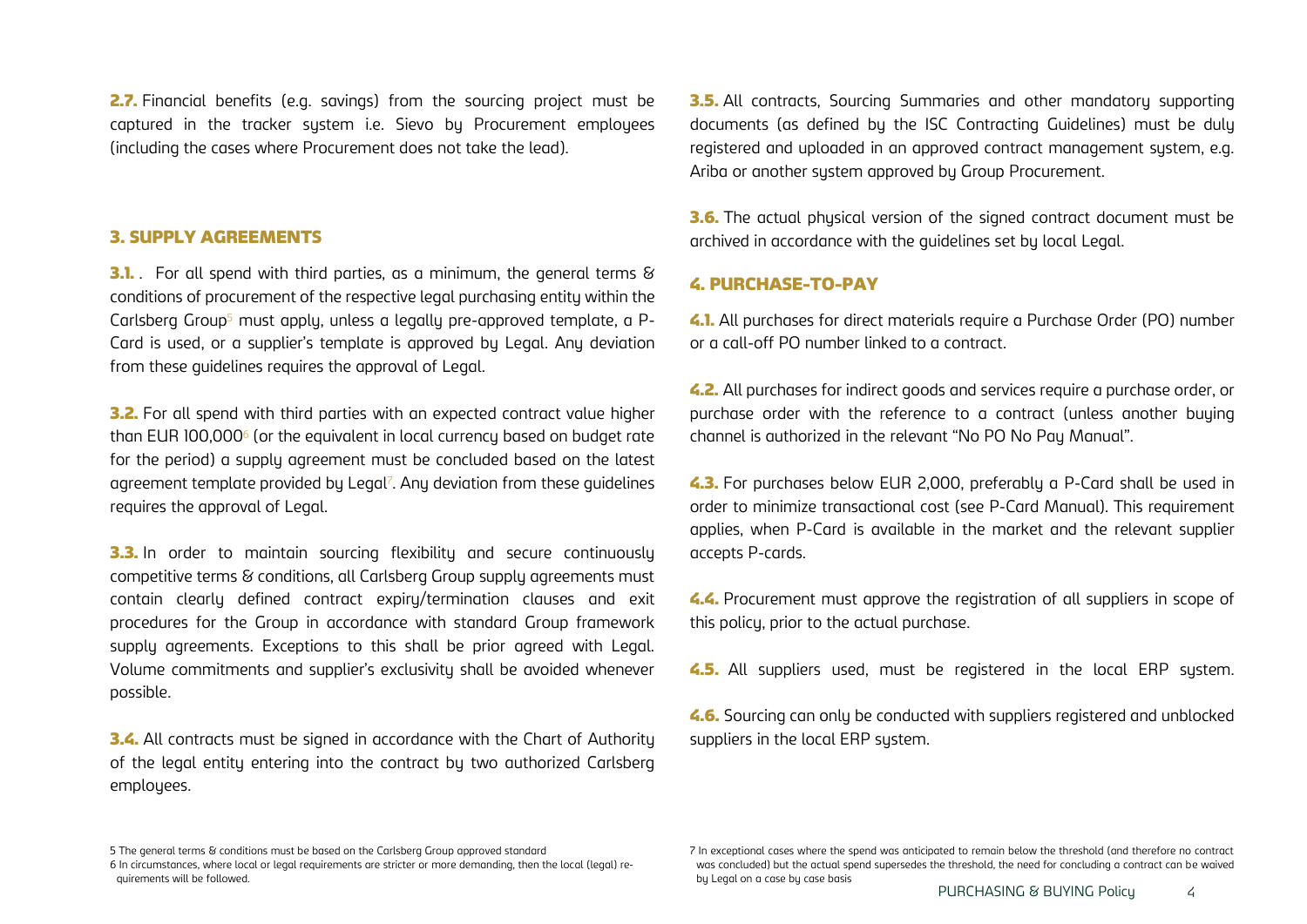4.7. All suppliers not used during the previous 18 months<sup>8</sup> must be marked as "inactive" or "ready for deletion" in the ERP system, unless they are required to remain for legal or accounting reasons.

4.8. Procurement must ensure transparency on the number of suppliers and spend per supplier on a monthly basis.

4.9. Changes to vendor master data can never be executed solely by Procurement Employees and must follow an authorized four-eyes principle.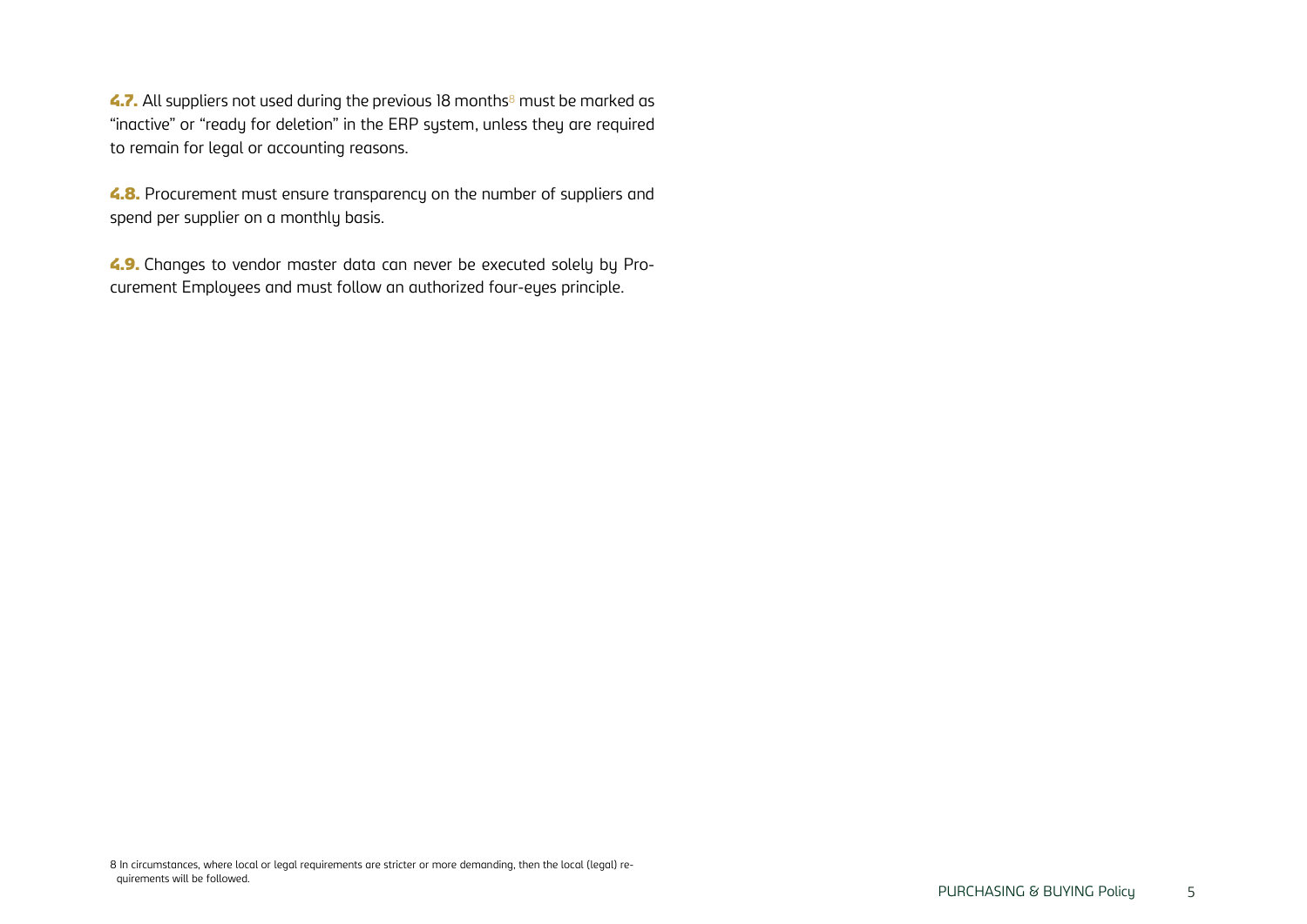# ROLES AND RESPONSIBILITIES

| <b>Body/function/individuals</b>                                                                               | <b>Roles and responsibilities</b>                                                                                                                                                                                                                                                                                                                                                                                                                                                                                                                                                                                                                                                                          |
|----------------------------------------------------------------------------------------------------------------|------------------------------------------------------------------------------------------------------------------------------------------------------------------------------------------------------------------------------------------------------------------------------------------------------------------------------------------------------------------------------------------------------------------------------------------------------------------------------------------------------------------------------------------------------------------------------------------------------------------------------------------------------------------------------------------------------------|
| <b>ExCom</b>                                                                                                   | Responsible for policy approval.                                                                                                                                                                                                                                                                                                                                                                                                                                                                                                                                                                                                                                                                           |
| <b>EVP Integrated Supply Chain (ISC)</b>                                                                       | Owns, endorses and ensures the implementation of the policy.                                                                                                                                                                                                                                                                                                                                                                                                                                                                                                                                                                                                                                               |
| <b>CPO/Group Procurement</b>                                                                                   | Policy owner with overall responsibility to ExCom for procurement issues in the Carlsberg Group and for ensuring<br>that material procurement risks in the Group are duly attended to and communicated to ExCom/the Audit Com-<br>mittee/the Supervisory Board as relevant. The CPO has functional responsibility for all purchasing activities within<br>the Carlsberg Group and for compliance with this policy and its appendices. This responsibility includes coordinat-<br>ing Carlsberg Group purchasing activities. Procurement must monitor compliance with this policy through regular<br>checks and report violations. In addition, Finance must conduct regular audits through Internal Audit. |
| <b>Country Managing Directors &amp; CFO</b>                                                                    | Responsible for ensuring that this policy is implemented and adhered to on the legal entity level, and that all<br>relevant employees are made aware of the policy and its requirements.                                                                                                                                                                                                                                                                                                                                                                                                                                                                                                                   |
| <b>Local Procurement Business Partner</b>                                                                      | Responsible for roll-out at the legal entity level within the Procurement function.                                                                                                                                                                                                                                                                                                                                                                                                                                                                                                                                                                                                                        |
| <b>All employees of the Carlsberg Group</b><br>and contractors who make requisitions<br>on behalf of the Group | Responsible for adhering to this policy. Failure to comply with this policy may have severe consequences, including<br>disciplinary action that may ultimately lead to termination of employment.                                                                                                                                                                                                                                                                                                                                                                                                                                                                                                          |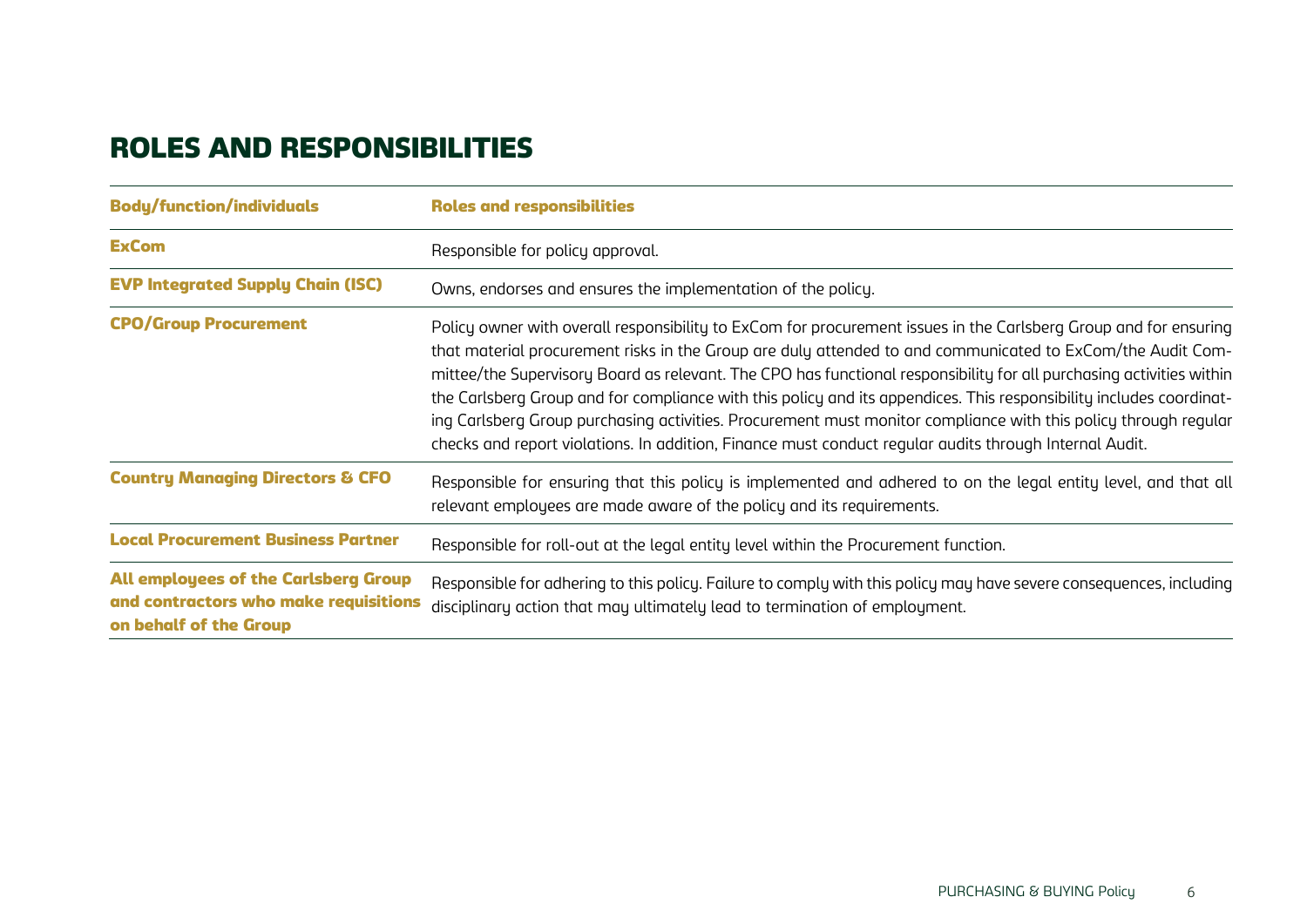## **GLOSSARY**

## Direct goods

Materials directly related to the manufacture process and included into COGS (i.e. raw, packaging and auxiliary materials, CIP, detergents, lubricants, utilities etc.).

#### Indirect goods and services

Materials and activities that are not directly related to the manufacture and production of our products, including:

- Marketing services and point-of-sale materials: media creation and production, media activation, below the line (non-broadcast media spend such as experiential marketing, event marketing, shopper marketing, sampling, third-party sales support, couponing, advocacy and trade channel activation), market research, sponsorship, all POS materials and sales capex.
- Professional services: audit fees and financial services (including, but not limited to, the use of external, internal and third party audit firms for services outside existing contractual terms), consulting services, outsourcing agreements for any function, legal services, memberships and subscriptions, broker services.
- Human resources services: car fleet, recruitment, relocation, temporary labour, training.
- Information technology: projects, end-user computing, infrastructure, software, telecommunications, telepresence.
- Travel and entertainment: transportation (air, train, taxi), hotels, corporate events, meals, entertainment, travel management companies.
- Facilities: hard services (building maintenance, snow removal, electric and plumbing work etc.), soft services (catering, cleaning, reception etc.), building and office leases, building capex projects, office supplies, mailroom services, security services.
- Production equipment and maintenance/repair/overhaul (MRO): capex production equipment (brewing, fermenting, filling, packaging etc.), utilities, MRO parts, external services.
- Logistics equipment and services: third-party agreements for transportation, warehousing or distribution, forklifts, trucks and truck maintenance.
- Third party products (3PP).
- External production.

## Initiating stakeholders

Internal initiator of the purchase / Budget or cost center owner.

## P-Card

A departmental credit card with a spend limit, linked to the departmental cost center, which allows purchases without Purchase Order. The threshold amount can be lowered based on the local management decision

# DEVIATIONS

No exemptions from this policy can be granted unless there are exceptional circumstances or the policy is obviously not applicable. All requests for exemptions must be made in writing to the CPO. The CPO must assess and decide/approve on each request individually in writing. Exemptions must be duly logged and documented in Ariba work flow, where a cover note has to be created and submitted for approval. Regional- or Country-specific changes may, on the exceptional basis be agreed, documented accordingly and approved in writing by the CPO in the aforementioned Ariba work flow..

# POLICY REVISION

This policy will be reviewed annually. It may be amended at any time with the approval of ExCom. In the event of any discrepancies between the English version of this policy and a translated version, the English version will prevail.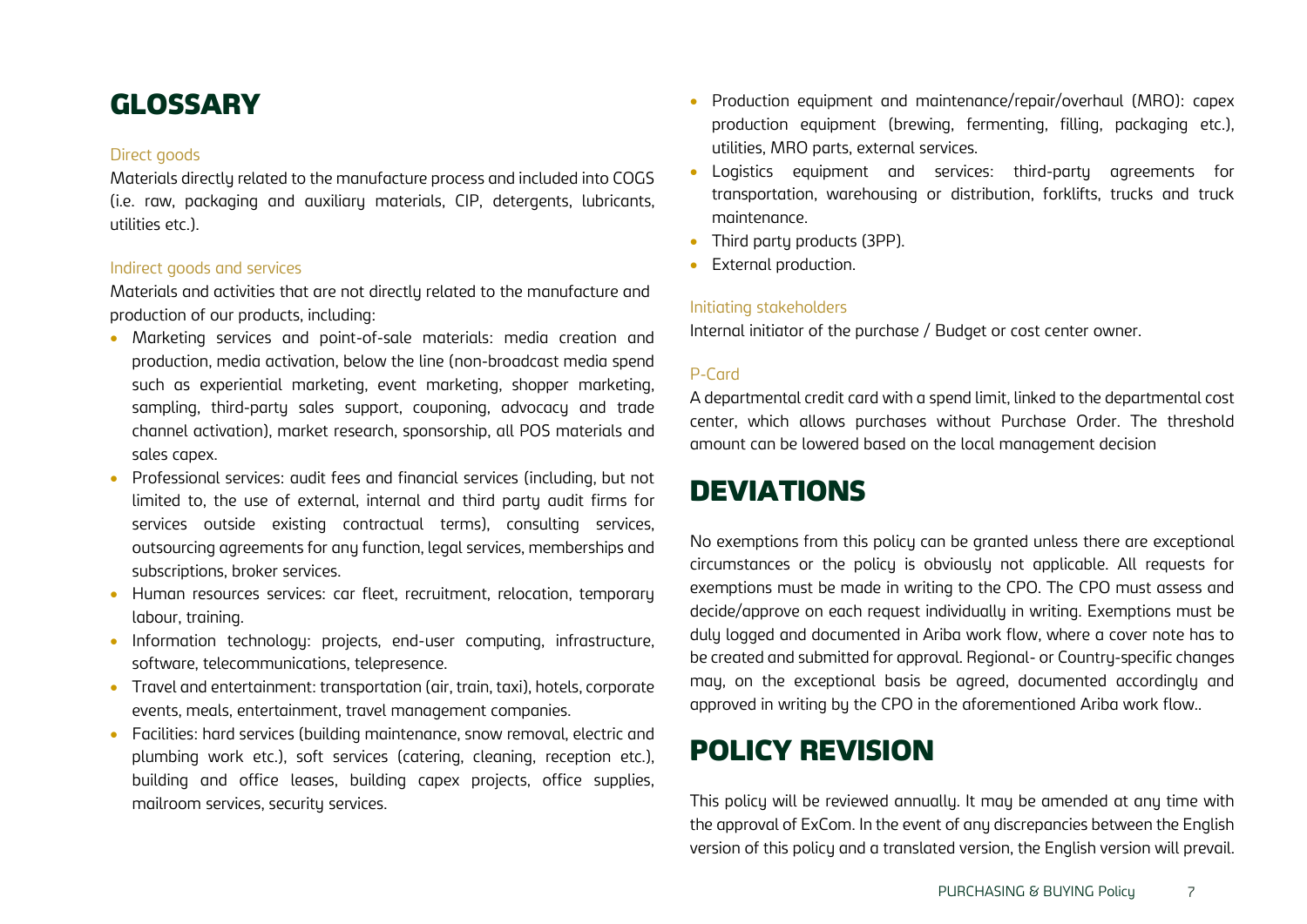# ASSOCIATED POLICIES AND MANUALS

Other policies (and documents) with a strong link to this policy include, but are not limited to:

- Code of Ethics & Conduct
- Anti-Bribery & Corruption Manual (including Third Party Screening)
- Trade Sanction Screening Policy
- Payment Term Manual
- Supplier & Licensee Code of Conduct
- Group Chart of Authority for the Carlsberg Group
- Chart of Authority for the relevant legal entity
- Chart of Authority for (i) Carlsberg Supply Company AG and supply operations in Western Europe Region; (ii) OPEX for CSC; (iii) entry into of CAPEX agreements relating to local supply companies; and (iv) entry into of third party procurement contracts for the supply of goods and services aloballu
- P-card Manual
- Professional Services Manual
- Buuing Channels Manual
- Western European Car Manual
- Suppliers' Financial Screening Manual
- Sourcing Summary
- Personal Data Protection Manual
- Legal and Intellectual Property Policy and Legal Manual
- ISC Contracting Guidelines

# CONTACT

For more information, please contact the CPO or Procurement Category Director in Group Supply Chain.